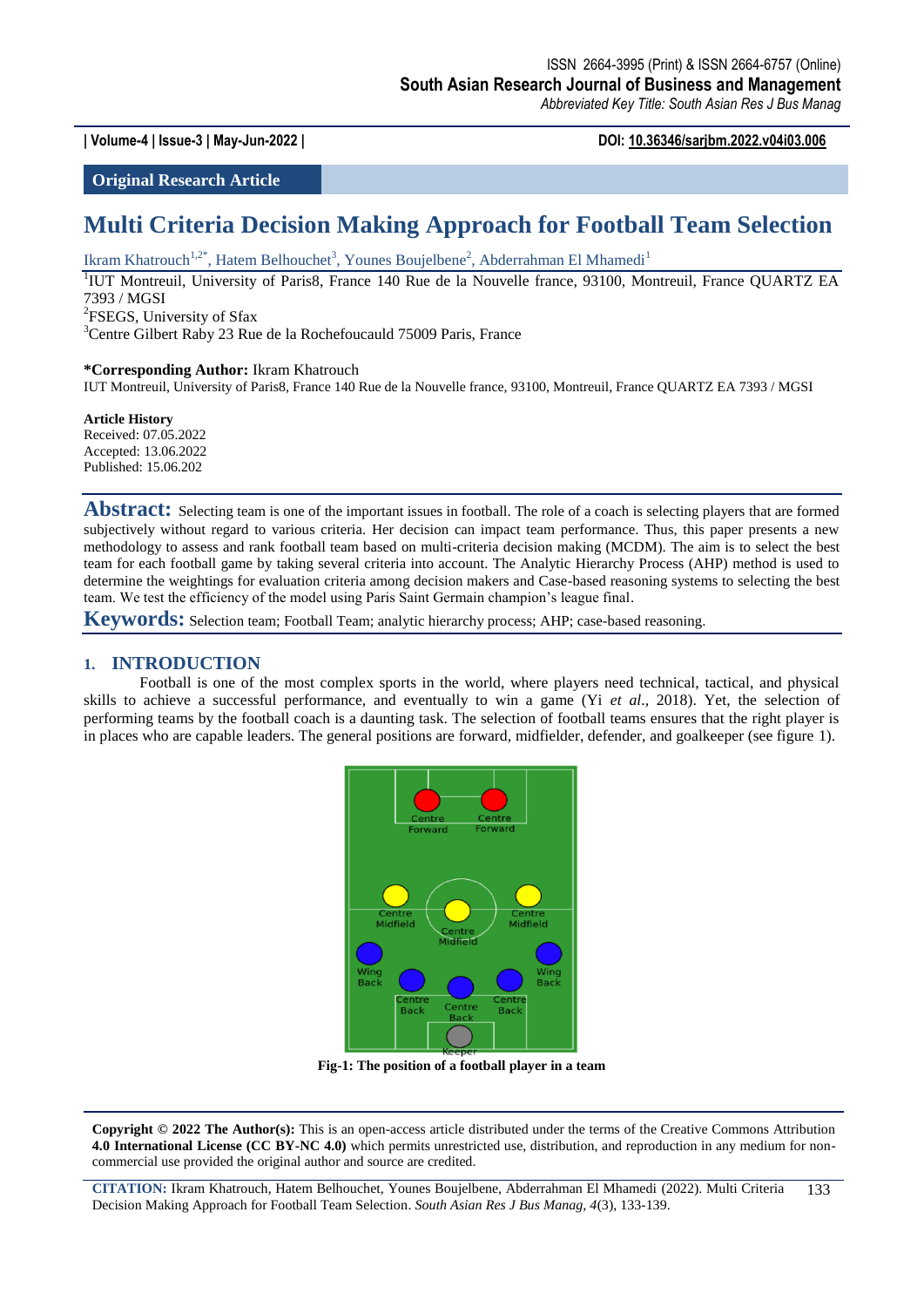The team selection problem has become popular in various fields of football, business and hospital studies. To solve this problem, several methods have been proposed such as Artificial Neural networks [\(Evwiekpaefe,](https://www.researchgate.net/profile/Abraham-Evwiekpaefe) 2020), Fuzzy analytic hierarchy process (FAHP) (Ball, 2012), COMET (Palczewski, 2019), TOPSIS (Qader, 2017), Statistical analysis (Vlies, 2020)KMDL (Gronau *et al*., 2006), Fuzzy-genetic algorithm (Strnad and Guid, 2010), Multi-objective optimization (Ahmed *et al*., 2013) and fuzzy logic (Shipley and Johnson, 2009); etc.

The main objective of this paper is to propose a model that helps the football coach to choose the best team from a set of alternatives. The football team selection is an MCDM problem where many criteria should be considered in decision-making. Therefore, this model use AHP method to determine the importance weights of each criteria and case based reasoning (CBR) approach to obtain the best team for each game that satisfies the coach.

The use of CBR and AHP is developed in some works which belongs to different fields: healthcare (Khatrouch *et al*., 2014), environmental (Quintana 2019, Park *et al.,* 2019), manufacturing (Ghazalli *et al*., 2014), transport (Bouhana *et al*., 2011), Semantic web (Kwon and Kim, 2004), maintenance (Chou, 2008), etc. The remainder of this paper is structured as follows: in Section 2, a model for team solution is presented and the stages of the proposed approach are explained in detail. A real world example for testing the proposed model is presented in Section 3. In Section 4, experimental results and data analysis are discussed. Conclusions of this study are given in Section 5.

# **2. THE MODEL DESCRIPTION**

For selecting football teams, the model in Figure 2 will help the football coach to find the most appropriate team; that means, the best team is adapted to the preferences and needs of each individual game under consideration.



**Fig-2: The structure of a football team selection model**

The proposed model is presented in four main steps explained below.

### **2.1 Case base construction**

The presentation of the base case depends on the structure and content of such cases. In our context, cases (game) contain a vector cloud of attributes that define the problem and provide any number of solutions one of which is the closest to ideal. These correspond to the best team that satisfies most closely the needs of any game under consideration and the preferences of the football coach. A case is described by their criteria which also provide, then, the basis for making decisions about the solution.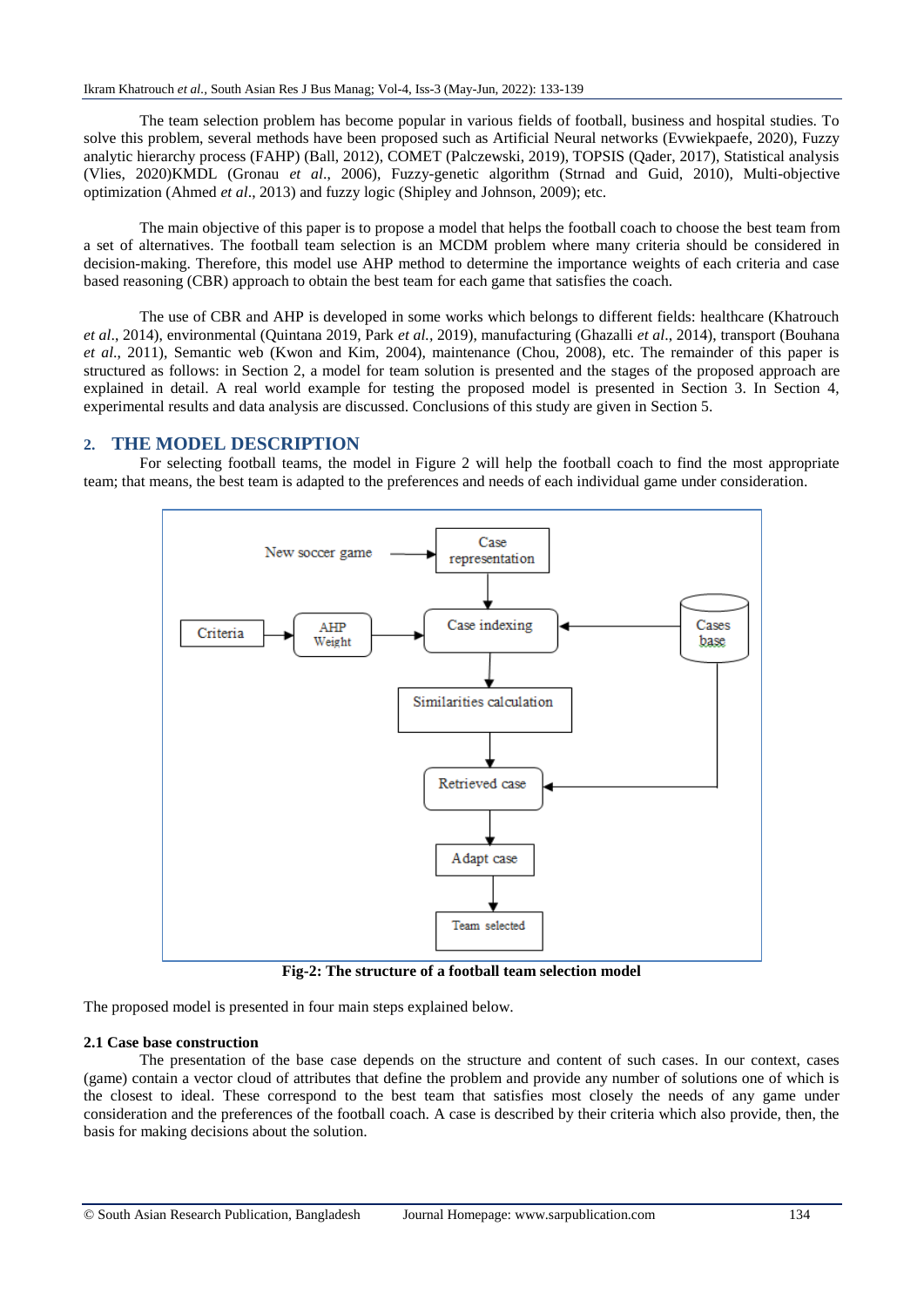| <b>Criteria</b>       | Low criteria           | <b>Description</b>                                             |
|-----------------------|------------------------|----------------------------------------------------------------|
| Shooting criteria     | Goals scored           | The total number of points in a game.                          |
|                       | Shots per game         | The number of shots per game.                                  |
| Discipline criteria   | Yellow cards           | The number of yellow cards shots per game.                     |
|                       | Red cards              | The number of red cardsshots per game.                         |
| Ball control criteria | <b>Ball</b> possession | The percentage of the game that each team has accrued          |
|                       |                        | in possession of the ball.                                     |
|                       | Dangerous attacks      | Any kind of movement with the ball towards an opponent's goal. |

**The criteria characterizing the team choice are**

The solution is represented by the best team that satisfies most closely the needs and the preferences of the football coach. That is defined by a set of criteria.

#### **2.2 Calculate the weights of criteria**

In this step, we use the AHP method to obtain the weights of each criterion according to its importance. Then, we use these weights to calculate the similarity among the new coming case, and each case in the case base. The first step is to compose our problem in three hierarchical levels presented by Figure 3.



**Fig-3: An AHP structure for football team selection**

The next step is to conduct a questionnaire survey handed to the coach. The value assigned is based to the scale in interval of 1–9. Then, we create square pair wise comparison matrices of the selection criteria. Table 1 (Saaty, 1980) presents the scale of preference in the pair-wise comparison process.

|  |  | Table-1: AHP comparison scale |  |
|--|--|-------------------------------|--|
|--|--|-------------------------------|--|

| Verbal judgments                                   | Numerical rating |
|----------------------------------------------------|------------------|
| Equal importance                                   |                  |
| Moderate importance of one over another            |                  |
| Strong or essential importance of one over another |                  |
| Very strong importance                             |                  |
| Absolute importance                                | 9                |
| Intermediate values between two adjacent judgments | 2, 4, 6, 8       |

The consistency of results obtained is found by calculating the consistency index. As the consistency index becomes bigger the judgments of the users are coherent and vice versa.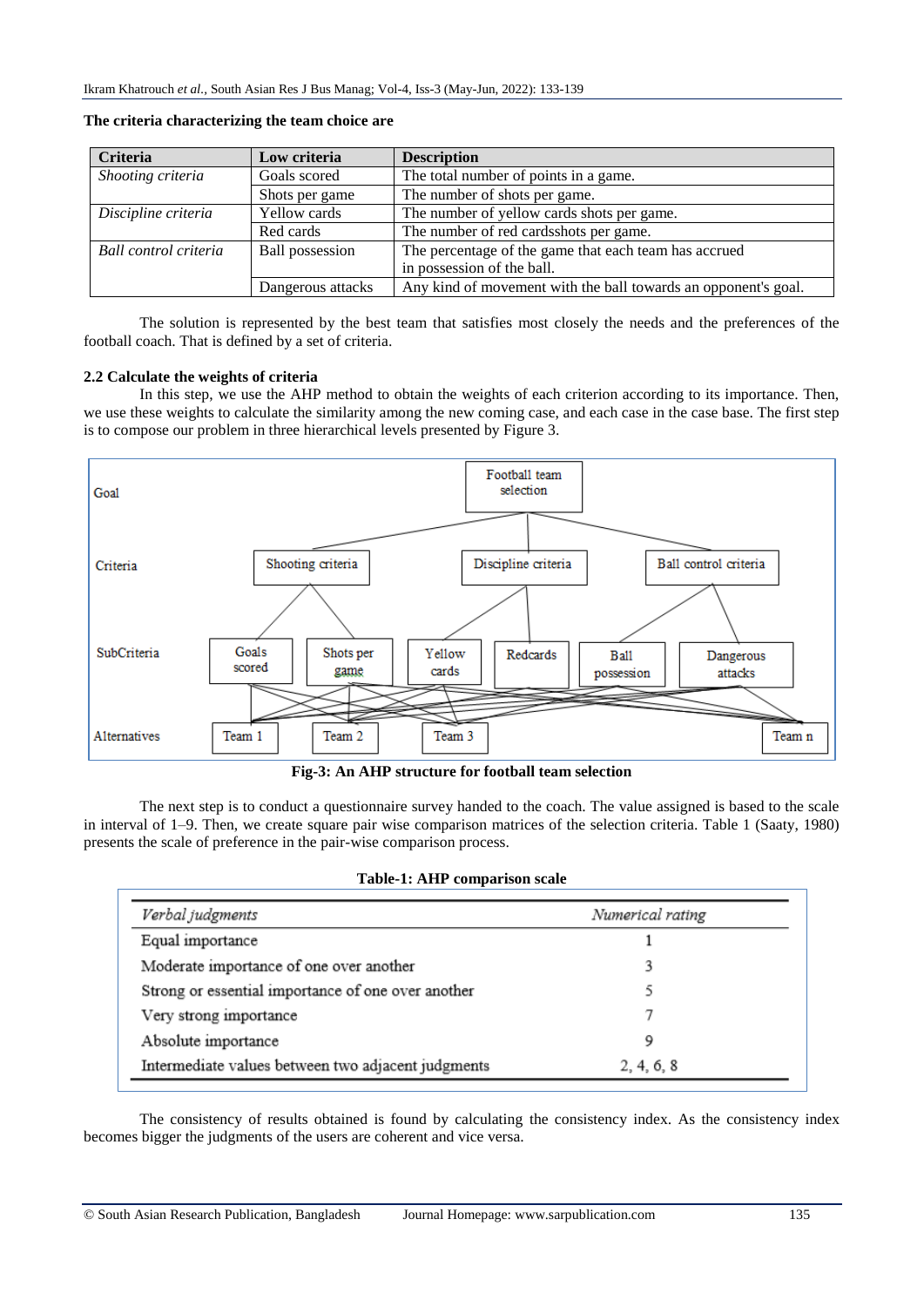#### **2.3 Retrieving phase**

The goal of this step is to phase is to find the most similar previous cases that can support reasoning that comes in the next steps. The case that have the potential to make relevant predictions about the new case. Retrieval is done by using features of the new case as indexes into the case base.

The similar cases retrieved depend on their indexing in the case base. The objective is to measure the similarity between the new case (soccer game) and the previous cases in the case-base. In order to evaluate the similarity, the similar attribute collection  $S = \{sT_1, ..., sT_n\}$  should be determined. We also denote by Sim, the similarity degree between the new game case and the game case stored. In the first step, we calculate the local similarity  $sT_i$  between attributes as the following:

$$
sT_i = \left(1 - \frac{|T_i - T_i'|}{Rank}\right)
$$
 (1)

**Where** 

 $T_i$ : the i<sup>th</sup> attribute of the case in memory  $T_i'$ : the i<sup>th</sup> attribute of the current case

Rank: the absolute value of the difference between the upper bound and the terminal all lower values of attribute.

The second step, we calculate overall similarity by using the weights associated with each attribute. Thus, we introduce the importance of the attributes as a new variable. It measures the importance of the i<sup>th</sup> attribute, which we express as  $T_i$ . In our model the weights W<sub>i</sub>were calculated using the AHP method. We calculate the global similarity based on k-nearest-neighbours (kNN) approach defined by:

$$
Sim(T, T') = \frac{\sum_{i=1}^{n} sT_i * W_i}{\sum_{i=1}^{n} W_i}
$$
 (2)

Where T is the case in memory, T' is the target case, and n is the number of attributes of each case. Finally, the case having the biggest global similarity with the new case will be selected.

#### **2.4 Step 4: adapting phase**

The objective of this phase is to evaluate the retrieved solution. Thus, the decision-maker must judge if the selected case is well or no. If yes, this case solution will be adapted to the new case. Otherwise, he passes to the second more similar case, to the third, etc. Finally, the new case and its validated solution are integrated into the case base. It is than necessary to know which information can be important to retain, how to index the case for a future retrieve, and how to integrate the new case in the case base.

#### **3. COMPUTATIONAL STUDY**

To assess the efficiency of the developed model, we tested our proposed model on a real dataset from 2017 to 2020of a team selection's decisions for club Paris Saint Germain final champion's league. We report the results obtained. We have 32 football players with three disciplines (defenders, midfielders, forwards) and we have to select teams for each football game. The framework proposed can help to choose the best team that satisfies the preferences of decision maker and game need. The main objective is to search the best team of a new game arising to the case base. This new case is described by the same attributes that those of the others cases in base, described in Table 2.

|--|

| <b>Case</b>       | <b>Criteria</b> |    |    |          |           |    | <b>Team</b> |
|-------------------|-----------------|----|----|----------|-----------|----|-------------|
|                   | <b>GS</b>       | SG | YC | RC       | <b>BP</b> | DA |             |
| RB Leipzig        | 3               | 10 |    | $\theta$ | 55        | 36 | Team RB     |
| Atlanta           | 2               | 14 | 3  |          | 59        | 43 | Team At     |
| Borussia Dortmund | $\overline{c}$  |    |    |          | 51        | 37 | Team Bo     |
| Club Bruges       |                 | 10 |    | $\theta$ | 58        | 37 | Team Cl     |
| Club Bruges       |                 |    |    |          | 46        | 25 | Team Cl     |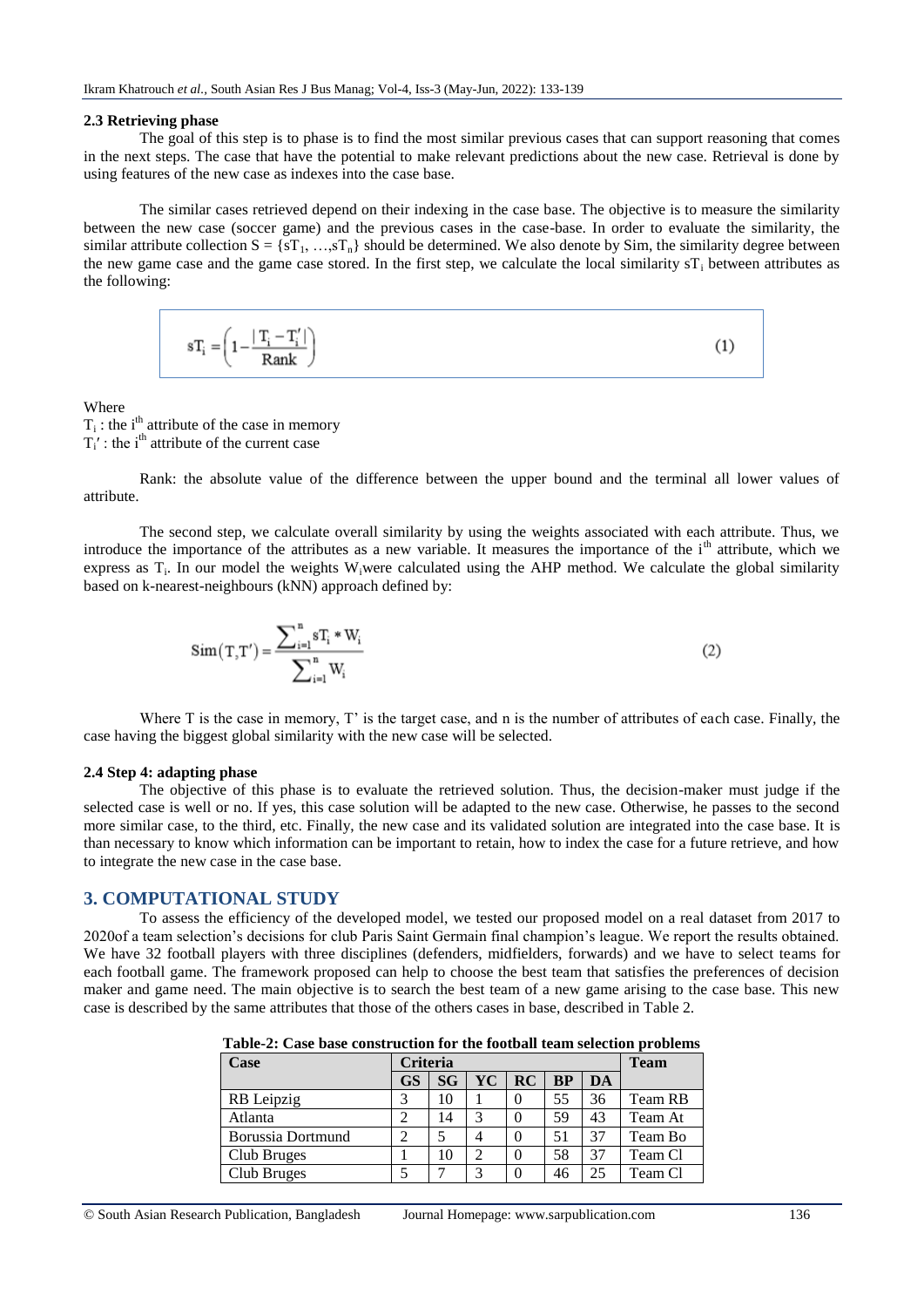| <b>Case</b>              | <b>Criteria</b> |           |                             |           |    |    | <b>Team</b> |
|--------------------------|-----------------|-----------|-----------------------------|-----------|----|----|-------------|
|                          | <b>GS</b>       | <b>SG</b> | YC                          | <b>RC</b> | BP | DA |             |
| Galatasaray              |                 | 14        | 3                           | 0         | 53 | 47 | Team Ga     |
| Real Madrid              | 3               | 6         | $\overline{c}$              | 0         | 54 | 44 | Team Re     |
| <b>Manchester United</b> | $\overline{c}$  | 10        | 4                           | 0         | 55 | 29 | Team Ma     |
| Etoile rouge de Belgrade | 4               | 10        | $\mathfrak{D}$              | 0         | 67 | 69 | Team Et     |
| Liverpool                | $\overline{2}$  | 9         | 2                           | $\Omega$  | 41 | 32 | Team Li     |
| Etoile rouge de Belgrade | 6               | 28        | 0                           | 0         | 74 | 52 | Team Et     |
| Celtic Glasgow FC        | 7               | 14        | $\Omega$                    | $\Omega$  | 65 | 55 | Team Ce     |
| Anderlecht               | 5               | 16        | $\Omega$                    | $\Omega$  | 55 | 59 | Team An1    |
| Anderlecht               | 4               | 11        | $\mathcal{D}_{\mathcal{L}}$ | $\Omega$  | 45 | 35 | Team An2    |
| Bayern Munich            | 3               | 8         |                             | $\Omega$  | 39 | 44 | Team Ba     |
| New Case                 | 3               | 20        |                             | $\Omega$  | 55 | 60 | 9           |

# **4. EXPERIMENTAL RESULTS AND DISCUSSION**

The objective of the similarities measures is to look for the nearest case that satisfies the most the preferences of the new football game in the case base. We calculate all local similarities between attributes by applying equation (1) (Table 3).

| Case                     | <b>Criteria</b> |           |      |    |           |        |  |  |
|--------------------------|-----------------|-----------|------|----|-----------|--------|--|--|
|                          | <b>GS</b>       | <b>SG</b> | YC   | RC | <b>BP</b> | DA     |  |  |
| RB Leipzig               |                 | 0,5652    | 1    | 1  | 1         | 0,4545 |  |  |
| Atlanta                  | 0,8333          | 0,7391    | 0,5  | 1  | 0,8857    | 0,6136 |  |  |
| Borussia Dortmund        | 0,8333          | 0,3478    | 0,25 | 1  | 0,8857    | 0,4772 |  |  |
| Club Bruges              | 0,6666          | 0,5652    | 0,75 | 1  | 0,9142    | 0,4772 |  |  |
| Club Bruges              | 0,6666          | 0,4347    | 0,5  | 1  | 0,7428    | 0,2045 |  |  |
| Galatasaray              | 0,6666          | 0,7391    | 0,5  | 1  | 0,9428    | 0,7045 |  |  |
| Real Madrid              |                 | 0,3913    | 0,75 | 1  | 0,9714    | 0,6363 |  |  |
| <b>Manchester United</b> | 0,8333          | 0,5652    | 0,25 | 1  | 1         | 0,2954 |  |  |
| Etoile rouge de Belgrade | 0,8333          | 0,6521    | 0,75 | 1  | 0,4571    | 0,7954 |  |  |
| Liverpool                | 0,8333          | 0,7391    | 0,75 | 1  | 0,6       | 0,3636 |  |  |
| Etoile rouge de Belgrade | 0,5             | 0,6521    | 0,75 | 1  | 0,4571    | 0,8181 |  |  |
| Celtic Glasgow FC        | 0,3333          | 0,7391    | 0,75 | 1  | 0,7142    | 0,8863 |  |  |
| Anderlecht               | 0,6666          | 0,8260    | 0,75 | 1  | 1         | 0,9772 |  |  |
| Anderlecht               | 0,8333          | 0,6086    | 0.75 | 1  | 0,7142    | 0,4318 |  |  |
| Bayern Munich            |                 | 0,4782    | 1    | 1  | 0,5428    | 0,6363 |  |  |

The relative importance weighting attributes obtained by AHP method,  $W_i$ , as listed in (Table 4).

# **Table-4: Criteria weight**

| <b>Attributes</b> | <b>GS</b> | SG     | YC     | RC     | <b>BP</b> | DA     | WeightWi |
|-------------------|-----------|--------|--------|--------|-----------|--------|----------|
| <b>GS</b>         | 0,4778    | 0,4449 | 0,1935 | 0,2089 | 0,4523    | 0,6136 | 0,3985   |
| SG                | 0,096     | 0,0889 | 0,2580 | 0.269  | 0.057     | 0,068  | 0,1393   |
| YC                | 0,080     | 0.01   | 0.0322 | 0.015  | 0.023     | 0.023  | 0,0305   |
| RC                | 0,068     | 0,0098 | 0,0645 | 0.0298 | 0,016     | 0,023  | 0,0352   |
| BP                | 0.119     | 0.1779 | 0.1612 | 0.2089 | 0,1130    | 0,068  | 0,1414   |
| DA                | 0,159     | 0,2669 | 0.2903 | 0,2686 | 0,3392    | 0,2045 | 0,2548   |

The attributes weights are employed in equation (2) to measure the similarity between the cases in memory and the new case. Next, we obtain Table 5.

| Table-5: Global similarities calculation |             |                            |      |  |  |  |  |
|------------------------------------------|-------------|----------------------------|------|--|--|--|--|
| Case                                     | <b>Team</b> | <b>Global similarities</b> | Rank |  |  |  |  |
| RB Leipzig                               | Team RB     | 0.7981                     |      |  |  |  |  |
| Atlanta                                  | Team At     | 0.7654                     |      |  |  |  |  |
| Borussia Dortmund                        | Team Bo     | 0.6685                     |      |  |  |  |  |
| Club Bruges                              | Team Cl     | 0.6520                     |      |  |  |  |  |

# **Table-5: Global similarities calculation**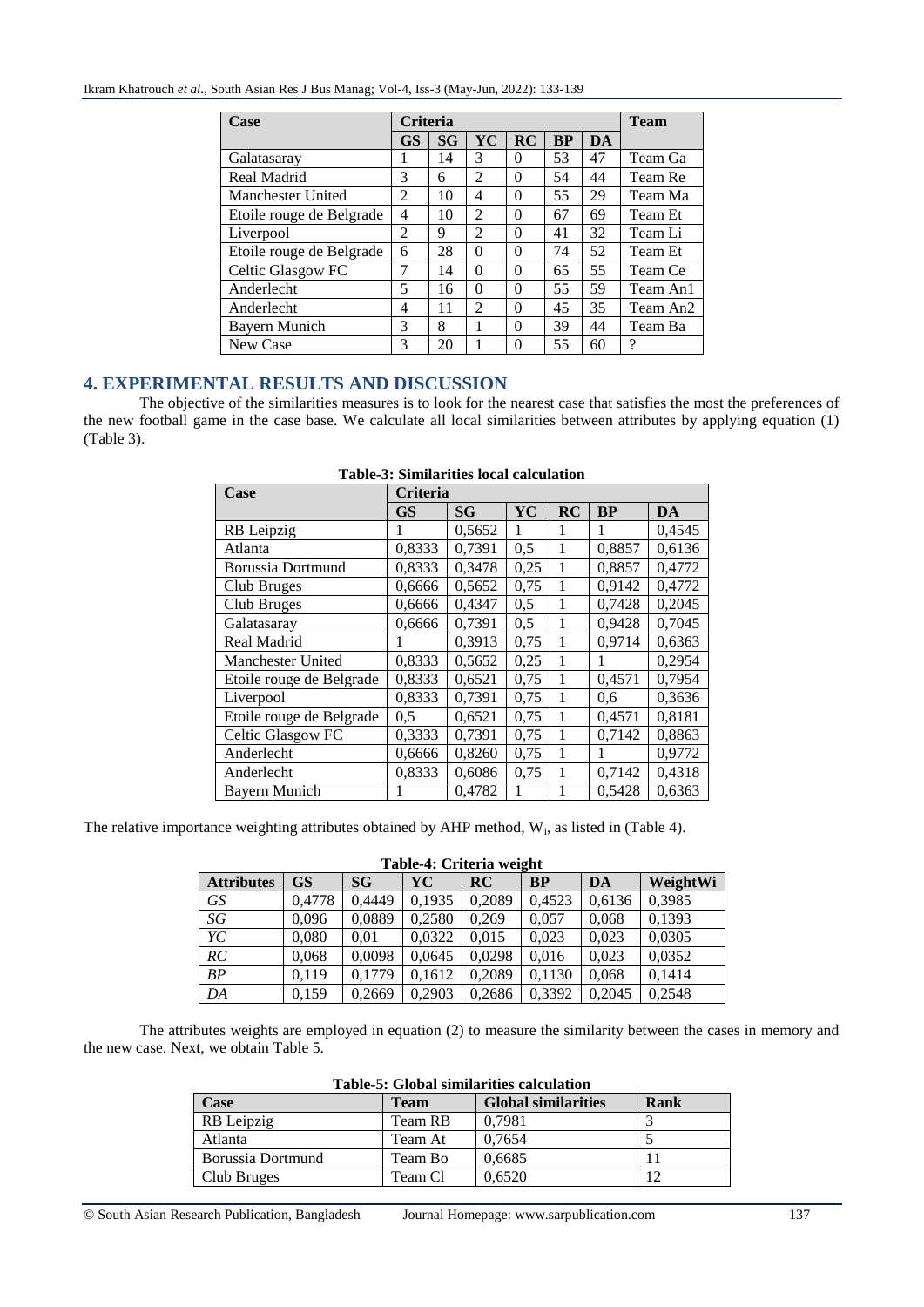#### Ikram Khatrouch *et al.,* South Asian Res J Bus Manag; Vol-4, Iss-3 (May-Jun, 2022): 133-139

| Case                     | <b>Team</b> | <b>Global similarities</b> | Rank |
|--------------------------|-------------|----------------------------|------|
| Club Bruges              | Team Cl     | 0,5325                     | 15   |
| Galatasaray              | Team Ga     | 0,7305                     | 7    |
| Real Madrid              | Team Re     | 0,8085                     | 2    |
| Manchester United        | Team Ma     | 0,6686                     | 10   |
| Etoile rouge de Belgrade | Team Et     | 0,7466                     | 6    |
| Liverpool                | Team Li     | 0,6689                     | 9    |
| Etoile rouge de Belgrade | Team Et     | 0,6202                     | 13   |
| Celtic Glasgow FC        | Team Ce     | 0,620047991                | 14   |
| Anderlecht               | Team An1    | 0,827891337                |      |
| Anderlecht               | Team An2    | 0,684310244                | 8    |
| Bayern Munich            | Team Ba     | 0,767727194                | 4    |

The computational study seeks to analyse if the model improves the effectiveness of a team in the football game and how good is its contribution. For this study, team performance is identified by 15 case (RB Leipzig, Atanta….). The final preferences for the top fifteen considered a football game for PSG are presented in Table 5. The last column, present the ranking obtained from the CBR method.

Palczewski *et al*. (2019) proposed an approach based on the COMET method. Seven criteria were taken into consideration and a simplified structure was used in order to greatly decrease the pairwise comparisons required in the method, reduce the complexity of the problem. Hence, at first, the three sub-models are evaluated independently, namely shooting assessment, discipline assessment, and ball control assessment. Then, the final model is obtained and the Spearman's rank correlation coefficient is used to verify and compare the results of the COMET method with the benchmark ranking of twenty alternatives (top 20 football teams). For this study, it would be valuable to extend this model with additional criteria and sub-models, creating even more detailed ranking of football teams and use the data base of games.

In order to overcome the limitations in the previous approach, we proposed a new approach of a football team selection. Our method is based on a multi-criteria decision model and uses the CBR method. The combination of the two techniques seems to be more appropriate in our problem. Football team selection problem can be assimilated to a decision-making problem. This is due to the fact that team selection problems usually associate several criteria. These criteria can be qualitative or quantitative. For this reason the AHP method provide a framework to cope with multiple criteria problems. Then, the CBR technique allows us to reuse base contain teams to generate new solution that respect the new preference decider. This two phase evaluation of the system can provide high quality football teams.

# **5. CONCLUSIONS**

In this paper, we presented a football team selection method based on a Multi-criteria aid model using CBR technique. The proposed approach was tested on the real datasets collected from club Paris Saint Germain finale champion's league. By comparing the results obtained through the model with those resulting, it was found that the developed model is highly representative of reality because it used last experience with a set of attributes that satisfied most decision maker preferences. The next step in our work will be the use of our approach in other areas. We are also planning to imbed this model in a general project management system under developing. The model can be improved by adding others attribute (experience, leadership…) which can be studied in the future.

# **REFERENCES**

- Ahmed, F., Deb, K., & Jindal, A. (2013). Multi-objective optimization and decision making approaches to cricket team selection. *Applied Soft Computing*, *13*(1), 402-414.
- Ballı, S., & Korukoğlu, S. (2014). Development of a fuzzy decision support framework for complex multi-attribute decision problems: A case study for the selection of skilful basketball players. *Expert Systems*, *31*(1), 56-69.
- Bouhana, A., Abed, M., & Chabchoub, H. (2011, May). An integrated case-based reasoning and AHP method for personalized itinerary search. In *2011 4th International Conference on Logistics* (pp. 460-467). IEEE.
- Chou, J. S. (2008). Applying AHP-based CBR to estimate pavement maintenance cost. *Tsinghua Science & Technology*, *13*, 114-120.
- Evwiekpaefe, A. E., Bitrus, E., & Ajakaiye, F. (2020). Selecting Forward Players in a Football Team using Artificial Neural Networks. *International Journal of Computer Applications*, *176*(28), 8-13.
- Ghazalli, Z., & Murata, A. (2011). Development of an AHP–CBR evaluation system for remanufacturing: end-oflife selection strategy. *International Journal of Sustainable Engineering*, *4*(01), 2-15.
- Gronau, N., Fröming, J., Schmid, S., & Rüssbüldt, U. (2007). Approach for requirement oriented team building in industrial processes. *Computers in Industry*, *58*(2), 179-187.